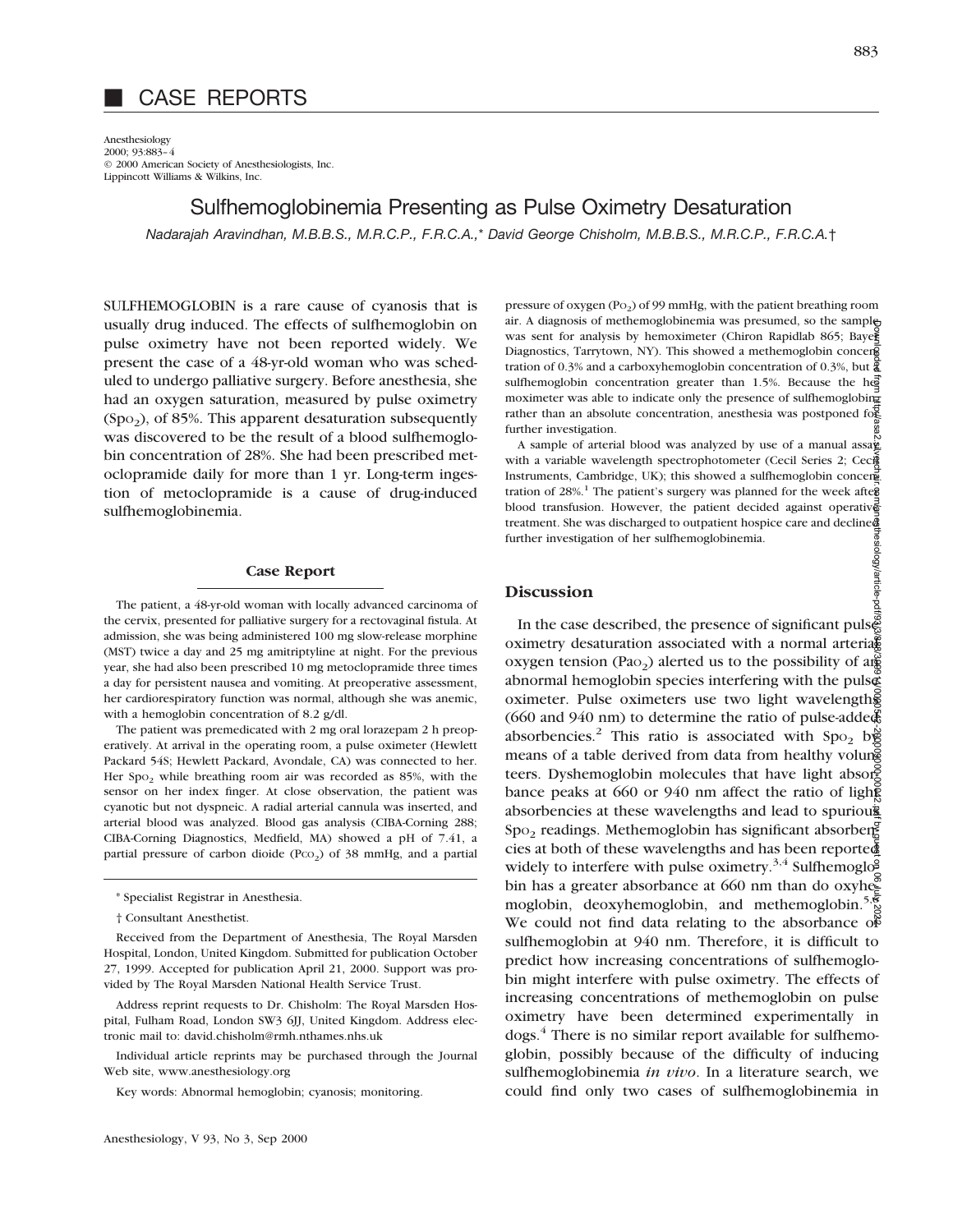which the use of pulse oximetry was reported. The first report described an Spo<sub>2</sub> of 88%, with a sulfhemoglobin concentration of more than 1.5%, as indicated by hemoximetry.7 Unfortunately, although the presence of sulfhemoglobin was proven by gas chromatography, no absolute concentration was reported. The second report described an  $Spo<sub>2</sub>$  of 92–94%, with a sulfhemoglobin concentration of 16%, as measured by spectrophotometry.<sup>8</sup> This compares with an  $Spo<sub>2</sub>$  of 85% associated with a sulfhemoglobin concentration of 28%, as seen in the current patient.

Hemoximeters use multiple wavelengths to determine concentrations of oxyhemoglobin, deoxyhemoglobin, carboxyhemoglobin, and methemoglobin. Some machines do not distinguish between methemoglobin and sulfhemoglobin because of their similar absorption peaks.9 This has caused inappropriate treatment of sulfhemoglobinemia with methylene blue.<sup>7</sup> Some machines, such as the Chiron Rapidlab 865, indicate the presence of sulfhemoglobin but cannot quantify the concentration. The laboratory measurement of sulfhemoglobin relies on an absorption peak at 620 nm, which, unlike methemoglobin, persists after the addition of cyanide or dithionate.<sup>1</sup>

Sulfhemoglobinemia is recognized as a rare cause of cyanosis, including intraoperative cyanosis.10 Sulfhemoglobin is a stable, green-pigmented molecule that lasts the lifetime of the erythrocyte. Certain drugs and chemicals cause oxidation of hemoglobin, which, with the addition of a sulfur atom, forms sulfhemoglobin. The most common drugs known to cause sulfhemoglobinemia are phenacetin, dapsone, and the sulfonamides. It has also been described with occupational exposure to sulfur compounds and with drug abuse. $11$  Long-term metoclopramide ingestion has been reported as a cause of sulfhemoglobinemia.12 Short-term high-dose metoclopramide therapy combined with *N*-acetylcysteine has also caused sulfhemoglobinemia.7,8 Our patient had been prescribed 30 mg/day metoclopramide for more than 1 yr. She was not administered any other drugs known to cause sulfhemoglobinemia. Metoclopramide is structurally related to aniline dyes and prilocaine, both of which cause methemoglobinemia. Why the same drugs can cause methemoglobinemia in some patients and sulfhemoglobinemia in others is not clear.

Central cyanosis is surprisingly difficult to detect, especially if, as in this case, the patient is asymptomatic.

Only 0.5 g/dl sulfhemoglobin is needed to cause clinically detectable cyanosis, as compared with 1.5 g/dl methemoglobin and 5 g/dl deoxygenated hemoglobin.<sup>5</sup> Sulfhemoglobin cannot carry oxygen; however, high concentrations of sulfhemoglobin are well-tolerated, despite the resulting physiologic anemia. This is caused by a right shift in the hemoglobin–oxygen dissociation curve of the normal heme in the presence of sulfhemoglobin, thus facilitating tissue oxygenation. This is in contrast to methemoglobin, which causes a left shift in the curve. This can result in severely impaired tissu $\delta$ oxygenation at higher concentrations. There is no spe $\vec{e}$ cific treatment for sulfhemoglobinemia, other than  $r \in \mathbb{R}$ moving the suspected cause. The concentration of sulfhemoglobin decreases as erythrocytes are destroyed and replaced. Downloaded from http://asa2.silverchair.com/anesthesiology/article-pdf/93/3/888/399914/0000542-200009000-00042.pdf by guest on 06 July 2022

The authors thank Mr. Desmond Barton and Mr. Jhangir Iqbal, The Royal Marsden Hospital, London, United Kingdom, for their help with this case report.

# **References**

1. Tietz NW: Textbook of Clinical Chemistry. Philadelphia, WB Saunders, 1986, pp 1536–40

2. Pologe JA: Pulse oximetry: Technical aspects of machine design. Int Anesthesiol Clin 1987; 25:137–53

3. Eisenkraft JB: Pulse oximeter desaturation due to methemoglog binemia. ANESTHESIOLOGY 1988; 68:279–82

4. Barker SJ, Tremper KK, Hyatt J: Effects of methemoglobinemia on pulse oximetry and mixed venous oximetry. ANESTHESIOLOGY 1989 70:112–7

5. Finch CA: Methemoglobinemia and sulfhemoglobinemia. New Engl J Med 1948; 239:470–8

6. Siggard-Andersen O, Norgaard-Pedersen B, Rem J: Hemoglobin pigments. Spectrophotometric determination of oxy-, carboxy-, met $\tilde{g}$ and sulfhemoglobin in capillary blood. Clin Chim Acta 1972;  $42.85\frac{16}{8}$ 100

7. Lu HC, Shih RD, Marcus S, Ruck B, Jennis T: Pseudomethemoglobinemia. Arch Pediatr Adolesc Med 1998; 152:803–5

8. Langford SL, Sheikh S: An adolescent case of sulfhemoglobinemis associated with high-dose metoclopramide and N-acetylcysteine. Ann Emerg Med 1999; 34:538–41

9. Wu C, Kenny M: A case of sulfhemoglobinemia and emergency measurement of sulfhemoglobin with an OSM3 CO-oximeter. Clin Chem 1997; 43:162–6

10. Schmitter CR: Sulfhemoglobinemia and methemoglobinemia: Uncommon causes of cyanosis. ANESTHESIOLOGY 1975; 43:586–7

11. Park CM, Nagel RL: Sulfhemoglobinemia. New Engl J Med 1984; 310:1579–84

12. Van Veldhuizen PJ, Wyatt A: Metoclopramide induced sulfhemoglobinemia. Am J Gastroenterol 1995; 90:1010–1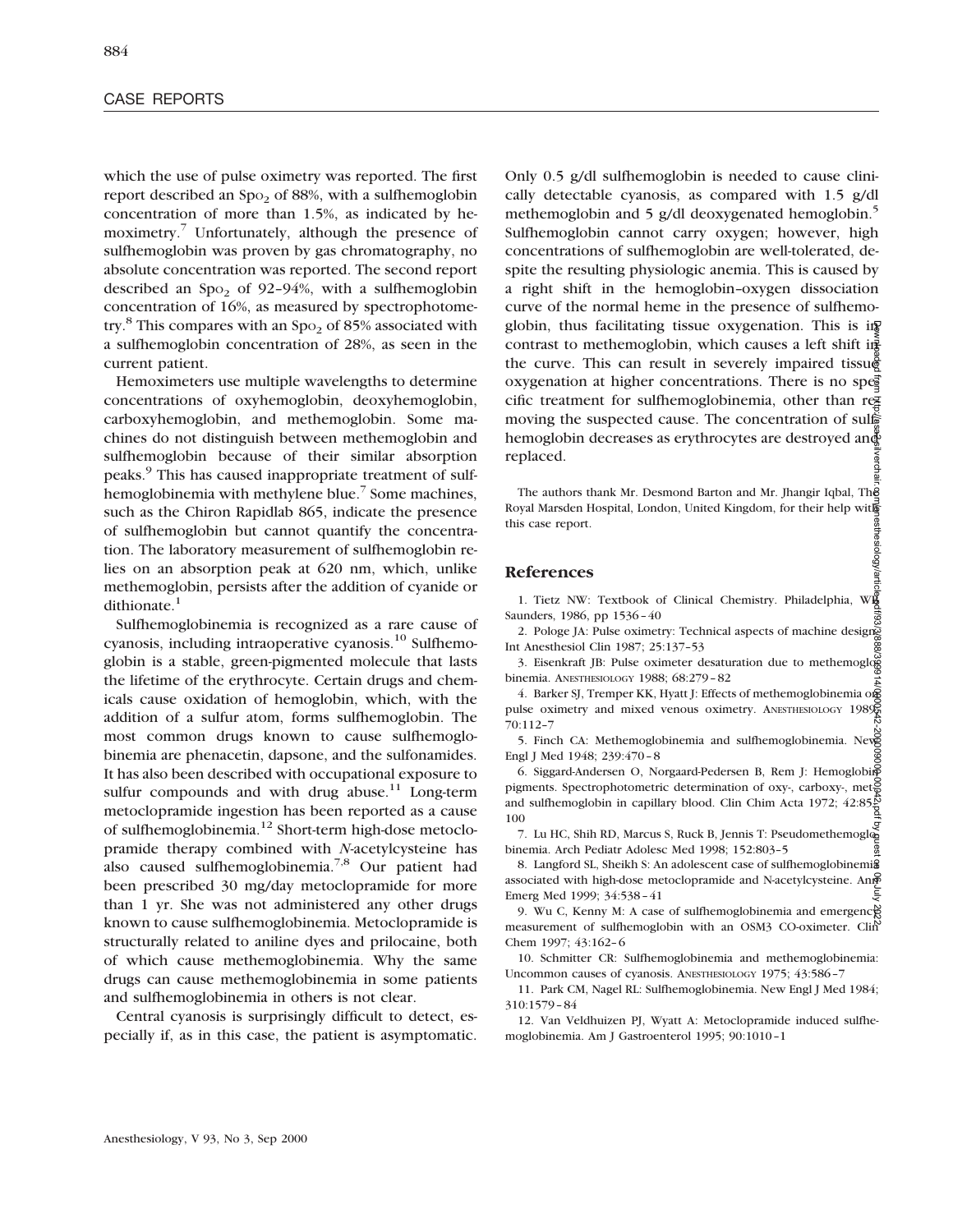#### Anesthesiology 2000; 93:885–8 © 2000 American Society of Anesthesiologists, Inc. Lippincott Williams & Wilkins, Inc.

Neuropathic Pain following Cervical Epidural Steroid Injection

*Jasmin Field, B.S.,*\* *James P. Rathmell, M.D.,*† *John H. Stephenson, M.D.,*‡ *Nathaniel P. Katz, M.D.*§

CERVICAL epidural steroid injections (CESI) are used commonly for the treatment of cervical radiculopathy. Significant subjective patient satisfaction has been reported, although controlled trials have not yet delineated the effectiveness of this procedure.<sup>1-3</sup> Complications of CESI are uncommon, the most frequent being dural puncture and transient paresthesia. $1,3$  Two recent reports of more serious sequelae associated with CESI bring into question the risk–benefit ratio of attempting this technique in conservative management of cervical pain.<sup>3,4</sup> We report three cases of severe pain consistent with nerve injury immediately after CESI.

#### **Case Reports**

#### *Case 1*

A 33-yr-old man with a history of worsening neck pain that radiated to the left second and third fingers was referred for consideration of CESI. The patient reported no weakness or sensory change in the arms

\* Medical Student, Department of Anesthesiology, University of Vermont College of Medicine.

† Associate Professor, Department of Anesthesiology, University of Vermont College of Medicine.

‡ Staff Anesthesiologist, Department of Anesthesia, St. Joseph's Hospital of Atlanta.

§ Assistant Professor, Departments of Anesthesiology and Neurology, Harvard Medical School.

Received from the Department of Anesthesiology, University of Vermont College of Medicine, Burlington, Vermont; the Department of Anesthesia, St. Joseph's Hospital of Atlanta, Atlanta, Georgia; and the Departments of Anesthesiology and Neurology, Harvard Medical School, Boston, Massachusetts. Submitted for publication February 1, 2000. Accepted for publication April 27, 2000. Support was provided solely from institutional and/or departmental sources.

Address reprint requests to Dr. Rathmell: Department of Anesthesiology, University of Vermont College of Medicine, 111 Colchester Avenue, Burlington, Vermont 05401. Address electronic mail to: james.rathmell@vtmednet.org

Individual article reprints may be purchased through the Journal Web site, www.anesthesiology.org

Key words: Analgesia; epidural; spinal cord injuries; spinal nerve roots.

Downloaded from http://asa2.silverchair.com/anesthesiology/article-pdf/93/3/888/399914/0000542-200009000-00042.pdf by guest on 06 July 202278/LIS4 Fig. 1. Axial T<sub>1</sub>-weighted magnetic resonance image at the **C6–C7 level of the patient described in case 1. There is a large central herniated intervertebral disk that lateralizes to the left**

or legs. Results of physical examination were normal, except for  $\frac{1}{\sqrt{2}}$ slight decrease in sensation to light touch over the dorsal side of the left second finger and absence of the left triceps deep tendon reflex. Magnetic resonance imaging (MRI) showed a large central herniated nucleus pulposus at the C6–C7 interspace, lateralizing to the left, with displacement of the spinal cord toward the right (fig. 1). Posterior displacement of the spinal cord and effacement of the cerebrospinal fluid signal that is normally anterior to the spinal cord was evident one the sagittal image (fig. 2).

(arrow heads). The spinal cord is displaced toward the right

**posterior portion of the spinal canal (arrows).**

Cervical epidural steriod injection was performed with the patient sitting, with his neck flexed and his head resting on a cushion. A 17-gauge Weiss epidural needle was inserted through the C6–C7 interspace *via* a midline approach. The epidural space was identified using the hanging-drop technique, with saline administered at a depth of 5 cm from the skin. Immediately after entry of the needle into the epidural space, the patient experienced a shock-like sensation, extending to the right upper and lower extremities that resolved instantaneously. No blood or cerebrospinal fluid was aspirated from the needle. The transient paresthesia had completely resolved, and instillation of an additional 1 ml preservative-free saline produced no further



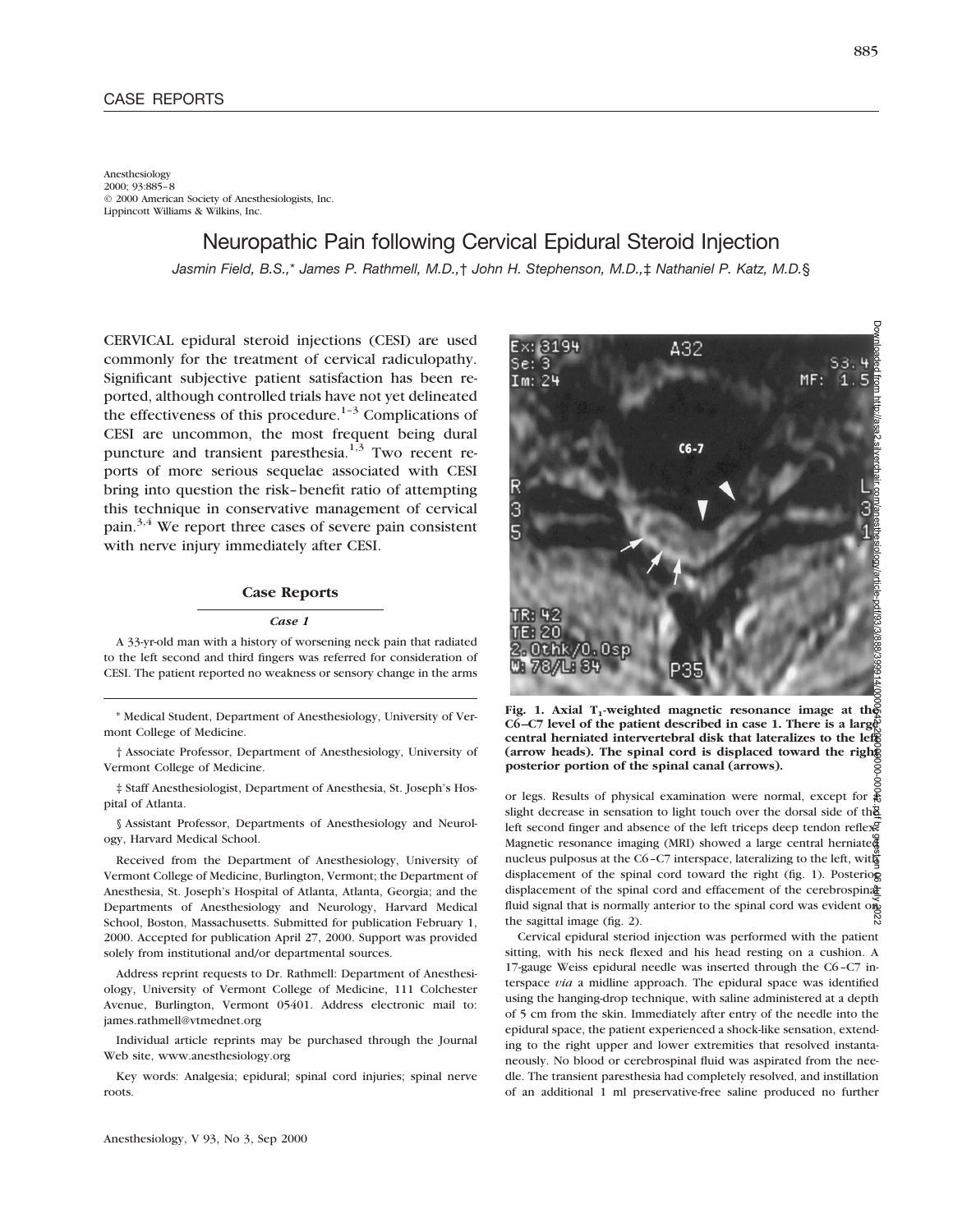

Fig. 2. Sagittal T<sub>2</sub>-weighted image at the midline of the cervical **spine of the patient described in case 1. There is a large disk herniation at the C6–C7 level, causing posterior displacement of the spinal cord (arrow) and effacement of the cerebrospinal fluid signal anterior to the spinal cord.**

symptoms. A mixture of 80 mg methylprednisolone (2 ml) and 0.5% lidocaine (2 ml) was administered through the epidural needle during gravity flow, without further discomfort. Then, the needle was withdrawn. Several minutes after the procedure, the patient reported a dull ache in the web space between the right first and second fingers. Examination showed pronounced allodynia in the same area. The pain and allodynia in the right hand persisted through the patient's discharge from the clinic, 30 min later.

The day after CESI, the patient reported worsened pain and extreme sensitivity to touch in his right hand. Physical examination showed marked allodynia, warmth, and erythema in the web space between the right first and second fingers. Strength and deep tendon reflexes were normal in the right upper extremity. He was prescribed a tapering dose of oral steroids and oral oxycodone–acetaminophen, and his symptoms resolved over 3 days. Seven days after CESI, there was no further allodynia in the right hand. The original radicular symptoms in the left C7 distribution slowly resolved over 3 weeks. At the last follow-up, 6 months after CESI, the left C7 radicular symptoms continued to increase and decrease in intensity, but the patient experienced no further severe exacerbations.

*Case 2*

A 49-yr-old man with a 3-month history of worsening neck pain that radiated to both arms was referred for CESI. Five years previously, the patient had undergone anterior cervical discectomy and fusion at the C5–C6 and C6–C7 levels.

The patient reported no weakness or sensory change in the arms or legs. At physical examination, marked limitation of cervical range of motion in flexion and extension was noted. Sensory, motor, and deep tendon reflex examination in all extremities yielded normal results MRI showed intact fusion at the C5–C6 and C6–C7 levels. An osteor phytic ridge extended posteriorly into the anterior epidural space bus caused no displacement of the spinal cord or effacement of the cere $\bar{E}$ brospinal fluid signal anterior to the spinal cord. There was no stenosis of the central spinal canal or the lateral recesses at any of the cervical levels.

Cervical epidural steroid injection was performed as described in the first case. Immediately after entry of the needle into the epidural space the patient experienced an aching sensation that extended from the left shoulder to the left fifth finger. No blood or cerebrospinal fluid was aspirated from the needle. The transient parasthesia resolved after several seconds. A mixture of 120 mg methylprednisolone (3 ml) and 1% lidocaine (2 ml) was administered through the epidural needle, and the needle was withdrawn without further discomfort. The patient had ongoing discomfort in the left arm at the time of discharge from the clinic, 30 min later.

The day after CESI, the patient returned to the clinic, reporting paint that extended from the left forearm into the third through fifth fingers of the left hand, with burning and sensitivity to light touch, and swelling of the dorsum of the hand. Physical examination showed marked allodynia, warmth, erythema, and swelling of the left hand including the third through fifth fingers. There was decreased sensaged tion to pin prick in the same area. He was prescribed a tapering dose of oral steroids and analgesics (hydrocodone-acetaminophen). He reg turned weekly during the next month, and his symptoms gradually resolved without further intervention. Sensitivity to cold that was not otherwise painful persisted in the left third through fifth fingers for more than 6 weeks after CESI. At the last follow-up, 3 months after CESI, the left-sided symptoms had resolved; however, the neck and right arm pain persisted. Downloaded from http://asa2.silverchair.com/anesthesiology/article-pdf/93/3/888/399914/0000542-200009000-00042.pdf by guest on 06 July 2022

#### *Case 3*

A 54-yr-old woman with a 10-yr history of pain and tingling in the left arm and hand, which was diagnosed as cervical radiculopathy, was referred for CESI. Her symptoms had responded to previous CESI and recurred 5 months before her presentation to the clinic. Her history was significant for stroke 3 months previously, which had initially caused left-sided weakness and decreased sensation. Physical examination showed weakness in all hand muscles and decreased sensation to pin prick in the entire left hand to the mid forearm, consistent with residua from the stroke. MRI of the cervical spine showed moderate C4–C5 disk herniation, with mild compression of the spinal cord at that level, and moderate disk protrusion at C6–C7, with facet joint hypertrophy, causing foraminal narrowing at the left C6–C7 level. CESI was performed at the C6–C7 level without complication and produced relief for approximately 2 weeks. The patient returned 1 month later for a subsequent CESI. The epidural space was located using the hanging-drop technique at C6–C7. A solution of 80 mg methylpred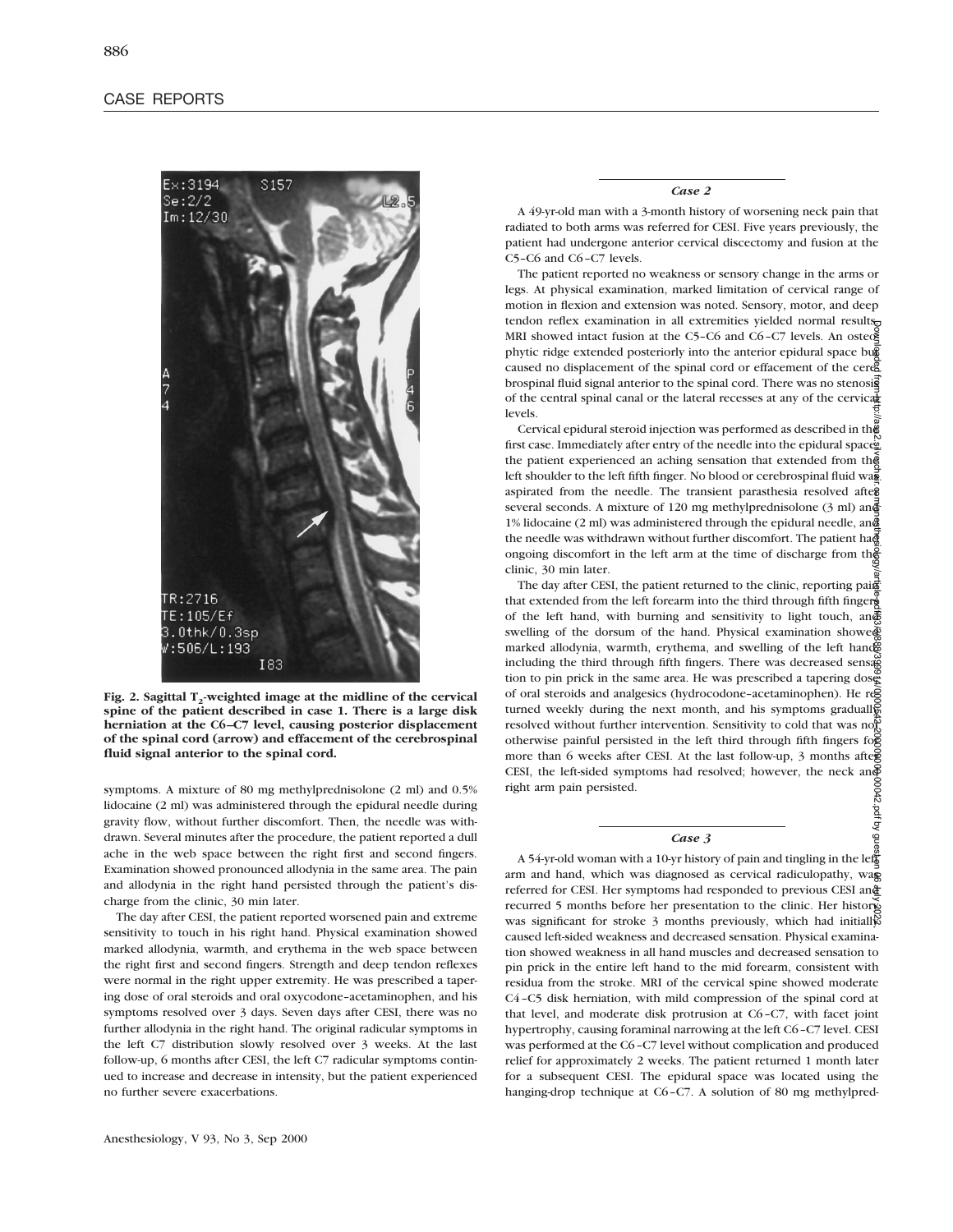nisolone (2 ml) and 2 ml lidocaine, 0.5%, was administered through the epidural needle during gravity flow. The solution stopped flowing after half of the solution had been instilled. The needle was withdrawn and reinserted through the same interspace, this time using loss of resistance to air to locate the epidural space. During needle advancement, the patient reported a severe shooting pain to the left hand. The procedure was discontinued, and paresthesia resolved completely after several minutes. The patient returned 4 days later, reporting severe pain, swelling, and allodynia in the left hand. Examination results were not appreciably changed from baseline, except for hand swelling. She was administered oral dexamethasone and gabapentin. Symptoms gradually resolved over 3 months. She continued to experience neck pain that radiated into her left arm, and, 10 months later, she underwent anterior cervical discectomy at the C6–C7 level. The appearance of the C7 nerve root was unremarkable intraoperatively. Neck and left arm pain resolved after surgery.

# **Discussion**

There have been two previous reports of neurologic sequelae similar to those we described.<sup>3,4</sup> Siegfried<sup>4</sup> reported a patient with lancinating pain in the right arm after CESI as the epidural needle was withdrawn. Allodynia occurred 6 h later in the same extremity, associated with symptoms of increased sympathetic activity (cool, swollen arm). CESI was performed without sedation using a midline approach and the hanging-drop technique at the level of spinal cord impingement shown by computed tomography (C5–C6). No cerebrospinal fluid or blood was aspirated during the procedure, but, because a local anesthetic test dose was not used, dural puncture could not be excluded.

Hodges *et al.*<sup>3</sup> reported two cases of CESI with use of fluoroscopic guidance in sedated patients. For both, injections were performed at the level of disk herniation shown by MRI (C5–C6) and resulted in subarachnoid placement of the needle, with return of cerebrospinal fluid. Although neither patient reported symptoms during the procedure, both awoke with new neurologic symptoms and subsequently had spinal cord injury shown by MRI and permanent neurologic sequelae. The authors concluded that use of fluoroscopic guidance does not prevent dural puncture and that excessive sedation may mask warning signs of neural impingement during CESI.

We report three patients in whom signs and symptoms of nerve injury developed after CESI using a standard technique without sedation. The cases of nerve injury occurred with different practitioners in different practice locations. No patient had evidence of dural puncture or intraneural injection. A test dose of local anesthetic was not used in any of these cases. However, a small dose of local anesthetic was mixed with the steroid in all cases, and none of the patients had evidence of spinal block after injection.

At least two mechanisms can explain the neuropathic pain experienced by these patients. Each patient reported painful paresthesia during CESI, suggesting that the needle tip was near an exiting nerve root. The symptoms were transient, and we administered methylpredisolone in each case. The methylprednisolone for mulation used (Depo-Medrol; Pharmacia and Upjohn Companies, Kalamazoo, MI) is a particulate suspension of steroid in polyethylene glycol. This formulation has been implicated as a cause of neural toxicity. Perhaps deposition of the steroid near the exiting nerve root led to nerve root irritation.

Compromise of the spinal canal by a large herniated intervertebral disk or other anatomic abnormality that causes posterior displacement of the spinal cord toward the ligamentum flavum can result in spinal cord damage during epidural placement, without dural puncture.<sup>2,3,5</sup> Imaging studies in case 1 showed marked posterolateral. displacement of the spinal cord caused by a herniated disk (figs. 1 and 2); compression of the spinal cord was also shown by MRI in case 3. In case 2, there was  $n\underline{\ddot{\alpha}}$ spinal cord effacement or displacement. However, this patient had undergone previous cervical fusion, and  $\frac{36}{100}$ small osteophytic ridge was present, extending from C5–C7 along the posterior part of the vertebral bodies. Loss of cervical mobility, combined with this osteo $\frac{3}{2}$ phytic ridge, may have resulted in cervical cord displaces ment when the neck was flexed forward during CESI. Downloaded from http://asa2.silverchair.com/anesthesiology/article-pdf/93/3/888/399914/0000542-200009000-00042.pdf by guest on 06 July 2022

We hypothesize that neuropathic pain after CESI mag result from either a direct nerve root irritation caused by the steroid solution or damage to the spinal cord of nerve roots without dural puncture by minor compression of neural elements. When a patient reports paresthesia during CESI, even if it is transient, the needle should be removed and placed at an adjacent level. This will avoid insertion of the steroid solution immediately adjacent to a nerve root and possibility of direct chemical neuritis. Clinicians should be fully aware of the na $\mathbb{R}^2$ ture of the disease, including any distortion of the spinal cord before performing CESI. Evaluation of imaging studies will allow rational decisions about where the injection should be positioned.

#### **References**

1. Abram SE, O'Connor TC: Complications associated with epidural steroid injections. Reg Anesth 1996; 21:149–62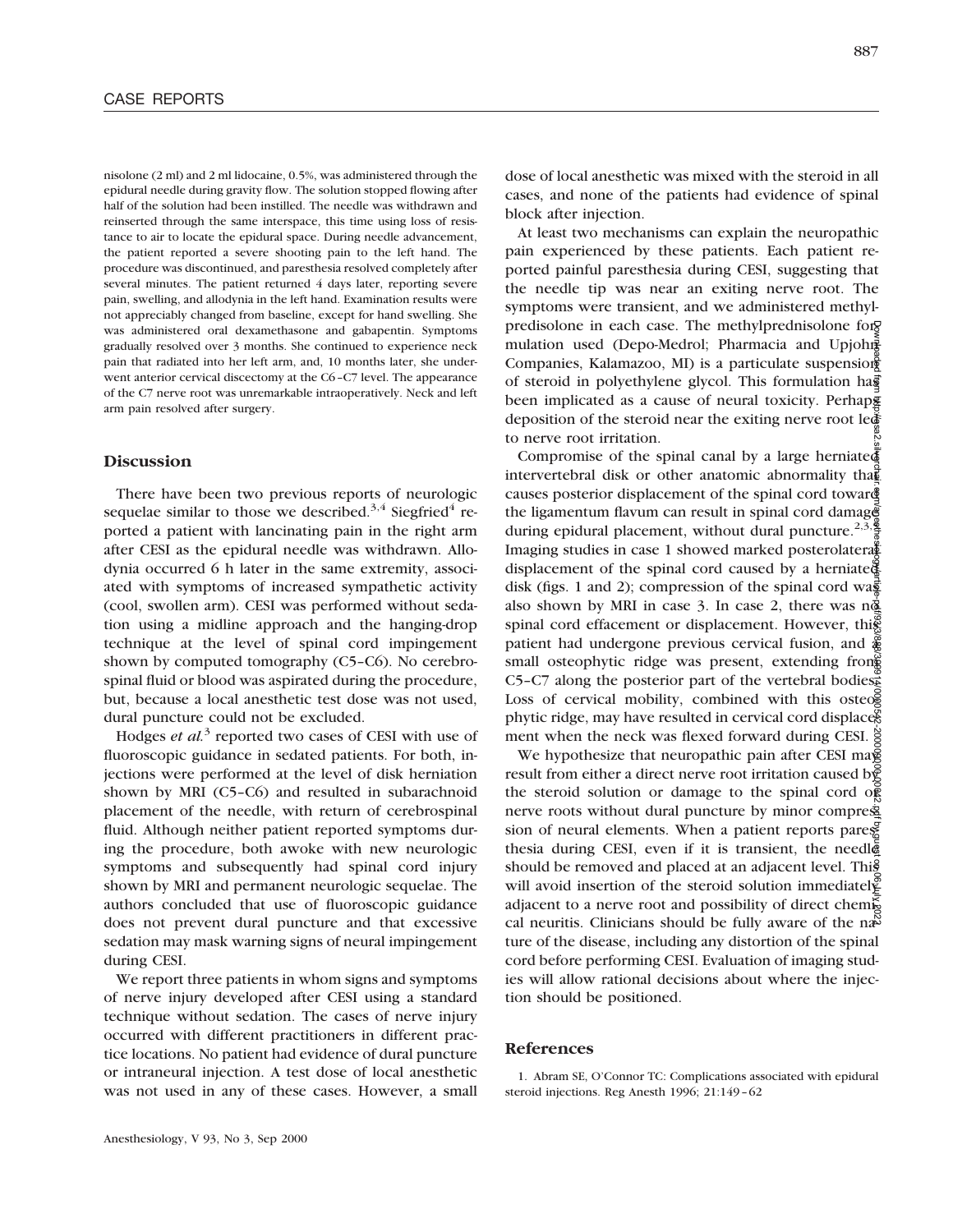## CASE REPORTS

2. Manchiakanti L: Letter in cervical epidural steroid injection with intrinsic spinal cord by Hodges et al. Spine 1999; 24:1170–1

3. Hodges SD, Castleberg RL, Miller T, Ward R, Thornburg C: Cervical epidural steroid injection with intrinsic spinal cord damage: Two case reports. Spine 1998; 23:2137–42

Anesthesiology 2000; 93:888–90 © 2000 American Society of Anesthesiologists, Inc. Lippincott Williams & Wilkins, Inc.

cated postextubation laryngospasm.

4. Siegfried RN: Development of complex regional pain syndrome after cervical epidural steroid injection. ANESTHESIOLOGY 1997; 86:1394–6

5. Derby R: Point of view on cervical epidural steroid injection with intrinsic spinal cord damage by Hodges et al. Spine 1998; 23:2141–2

# Downloaded from http://asa2.silve Downloaded from http://asa2.silverehair.com/anesthesiology/article-pdf/93/3/8/88/892.pdf/89900-00042.pdf by guest on 06 July 2022.pdf by god Pulmonary Hemorrhage Associated with Negative-pressure *Sylvia Y. Dolinski, M.D.,*\* *Drew A. MacGregor, M.D.,*† *Phillip E. Scuderi, M.D.*† was inserted, neostigmine and glycopyrrolate were administered, and Peribronchial cuffing and air bronchograms were noted in the upper lung fields. The first arterial blood gas measurement obtained within  $2\mathfrak{F}$ min of the initial event showed a pH of  $7.34$ , an arterial carbon dioxides tension (Paco<sub>2</sub>) of 39 mmHg, and an arterial oxygen tension (Pao<sub>2</sub>) of 61 mmHg, with a fractional inspired oxygen tension (F<sub>IO<sub>2</sub>) of 1.0. As</sub> neuromuscular blockade regressed, the patient experienced paroxysing mal coughing, which seemed to exacerbate pulmonary bleeding. She was administered 25-35  $\mu$ g · kg<sup>-1</sup> · min<sup>-1</sup> propofol by continuous infusion, 4 mg pancuronium bromide for neuromuscular blockade, and 10 mg furosemide. Mechanical ventilation was reinitiated. She was transferred subsequently to the intensive care unit with an  $F10<sub>2</sub>$  of 0.6, a PEEP of 8.0 cm  $H_2O$ , and a respiratory rate of 10 breaths/min. With these settings, arterial blood gas measurements showed a pH of 7.35, a Paco<sub>2</sub> of 40 mmHg, and a Pao<sub>2</sub> of, again, 61 mmHg. During the next 4 h, respiratory and cardiovascular conditions worsened, necessitating

NEGATIVE-PRESSURE pulmonary edema (NPPE) is an infrequent complication of acute airway obstruction, such as what can occur with laryngospasm. Typically, this complication develops in young, healthy patients without underlying disease. We describe a case of severe

Pulmonary Edema

#### **Case Report**

An otherwise healthy 33-yr-old woman underwent elective outpatient septoplasty at our institution for relief of chronic nasal obstructive symptoms. The patient quit smoking 2 yr before the surgery. She had previously undergone general anesthesia once, without complications. There was no family history of difficulties with anesthesia. The patient's height was 160 cm, she weighed 70 kg, and results of her physical examination were normal.

After premedication with midazolam, anesthesia was induced with use of propofol, lidocaine, and fentanyl intravenously, followed by rocuronium to facilitate tracheal intubation. Anesthesia was maintained with sevoflurane in 70% nitrous oxide and 30% oxygen. The surgery was uneventful. As the procedure concluded, nasal packing

Address reprint requests to Dr. Dolinski: Department of Anesthesiology, Wake Forest University School of Medicine, Medical Center Boulevard, Winston-Salem, North Carolina 27157-1009. Address electronic mail to: dolinski@wfubmc.edu

Individual article reprints may be purchased through the Journal Web site, www.anesthesiology.org

endobronchial and alveolar hemorrhage that compliadministration of inhalational agents was discontinued. The patient initiated spontaneous ventilation but began coughing vigorously. She reached for the endotracheal tube and was extubated subsequently. Her ventilatory efforts resulted in chest wall retraction, without apparent air movement for approximately 45 s. Continuous positive airways pressure with 100% oxygen was applied using a face mask. This failed to relieve the laryngospasm, and 30 mg succinylcholine was administered intravenously. The patient was reintubated without trauma to the trachea. Neither gastric contents nor blood was present in the orogy pharynx. Oxygen saturation measured by pulse oximetry (Spo<sub>2</sub>), which had decreased to approximately 70% before administration of succinylcholine, improved after intubation; however, 8 cm H<sub>2</sub>O posi<sup>5</sup> tive end-expiratory pressure (PEEP) and 100% oxygen were needed to increase Spo<sub>2</sub> to 100%. Blood pressure decreased to 77/50 mmHg but returned to 100 mmHg systolic after administration of 5.0 mg intraves nous ephedrine and a total of 900 ml crystalloid. Bilateral rhonchi were audible during auscultation and a frothy serosanguinous fluid was suctioned from the endotracheal tube. Within 5 min, this fluid became progressively more bloody. A chest roentgenogram obtained in the recovery room showed perihilar interstitial and alveolar opacification consistent with pulmonary edema, with a normal-sized heart (fig.  $1\frac{15}{10}$ ).

> increased F<sub>IO<sub>2</sub></sub> to 1.0, a PEEP of 15 cm H<sub>2</sub>O, and vasopressor support with use of 8.0  $\mu$ g · kg<sup>-1</sup> · min<sup>-1</sup> dopamine. The patient's condition and course were consistent with alveolar hemorrhage (fig. 2). Pulmonary and radial arterial monitoring were performed. Initial pulmonary

<sup>\*</sup> Assistant Professor, Department of Anesthesiology.

<sup>†</sup> Associate Professor, Departments of Anesthesiology and Medicine.

Received from the Departments of Anesthesiology and Medicine, Wake Forest University School of Medicine, Winston-Salem, North Carolina. Submitted for publication February 17, 2000. Accepted for publication May 1, 2000. Support was provided solely from institutional and/or departmental sources.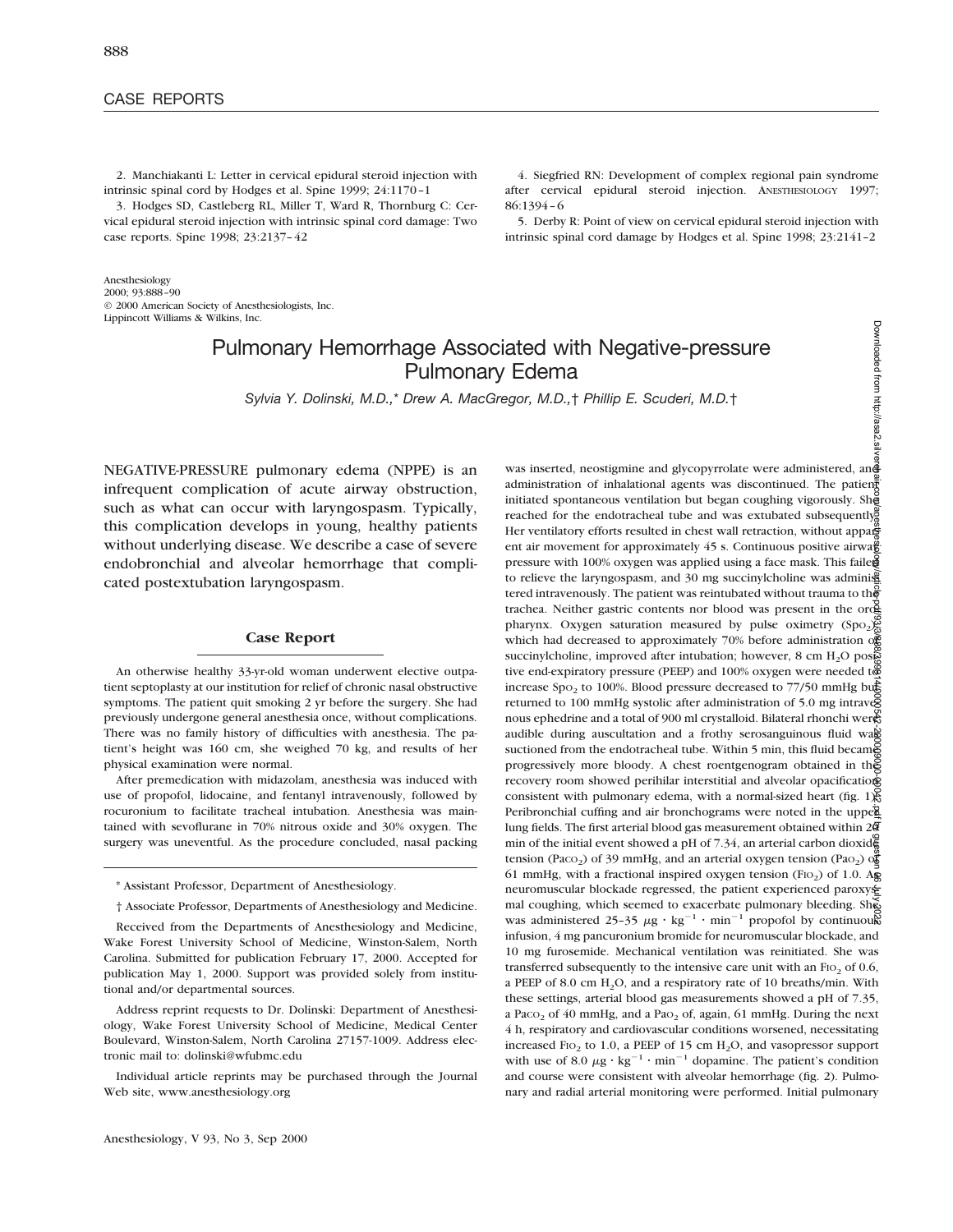

**Fig. 1. Chest roentgenogram obtained in the postanesthesia recovery room: bilateral interstitial and alveolar infiltrates with right upper-lung air bronchograms.**

arterial readings included cardiac output, 4.9 l/min; pulmonary arterial pressure, 29/17 mmHg; pulmonary arterial occlusion pressure, 9 mmHg; and systemic vascular resistance, 950 dyne  $\cdot$  s  $\cdot$  cm<sup>-5</sup>. Transthoracic echocardiography showed an ejection fraction of 63% and normal chamber size. Empiric antibiotic coverage with alatrofloxacin was initiated. The patient continued to experience pulmonary hemorrhage. Her hemoglobin concentration decreased by 3.0 g/dl to 7.7 g/dl over 7 h. Bronchoscopy and open-lung biopsy were thought to be contraindicated because of the patient's respiratory status, which necessitated a PEEP of 15 cm  $H_2O$  and an FIO<sub>2</sub> of 0.85 to yield a PaO<sub>2</sub> of 61 mmHg. She continued to bleed extensively, resulting in transfusion of 2 units of packed erythrocytes. On the second day in the hospital, she continued to have extensive pulmonary bleeding. Decreasing arterial oxygenation necessitated an increase in FIO<sub>2</sub> to 1.0. In addition to general supportive measures, administration of cyclophosphamide, corticosteroids, and plasmapheresis was started for presumed Wegener vasculitis, capillaritis, or Goodpasture syndrome. On the fourth postoperative day, the patient's condition began to show marked improvement. Oxygenation improved dramatically, and FIO<sub>2</sub> was reduced to 0.4. Neuromuscular blockade was discontinued, sedation was decreased, and ventilatory support was reduced. On the sixth postoperative day, she was extubated. Tests for human immunodeficiency virus, lupus anticoagulant, antinuclear antibodies, antineutrophil cytoplasmic antibodies, and anti–glomerular basement membrane antibodies all yielded negative results, and multiple blood and urine



**Fig. 2. Chest roentgenogram obtained in the intensive care unit, 7 h after the roentgenogram obtained in the postanesthesia recovery room. Dense alveolar infiltrates are shown.**

cultures had no microbial growth. Plasmapheresis and immunosuppressants were discontinued. She was discharged from the hospital after 2 weeks, with normal results of chest roentgenographt. Follow-up at 21 months showed no functional deficit, and, therefore, no pulmonary function tests were performed. bdf/93/3/888/29999

#### **Discussion**

We describe the case of a 33-yr-old woman whose routine surgery with general anesthesia was complicated by laryngospasm, followed by NPPE and alveolar hemorgenrhage. Aspiration, blood from the surgical site, fluid overload, and anaphylactoid reaction were ruled out  $a\tilde{g}$ possible causes. The initial chest roentgenogram, arterial blood gas, and presentation after nasal surgery were characteristic of NPPE, except for the presence of pulamonary hemorrhage. Although a possible cause could have been disruption of bronchial vessels, which has been implicated as the cause of frank hemorrhage,  $1, \frac{9}{2}$ worsening oxygenation, continued hemorrhage with  $\frac{3}{4}$ decreasing hematocrit concentration, and alveolar con $\overline{\xi}$ solidation shown by chest roentgenography indicate a $\mathbb{R}^2$ veolar hemorrhage. Downloaded from http://asa2.silverchair.com/anesthesiology/article-pdf/93/3/888/399914/0000542-200009000-00042.pdf by guest on 06 July 2022

Laryngospasm is a common complication after tracheal extubation, occurring in as many as 8–237 of every 1,000 anesthetic procedures.3–5 NPPE has been reported in 11% of healthy young patients who experience laryngospasm.6 These data suggest that the incidence of NPPE may be as high as 1 in 1,000 anesthetic cases. Despite these statistics, the presence of pulmonary hemorrhage complicating NPPE has not been extensively reported.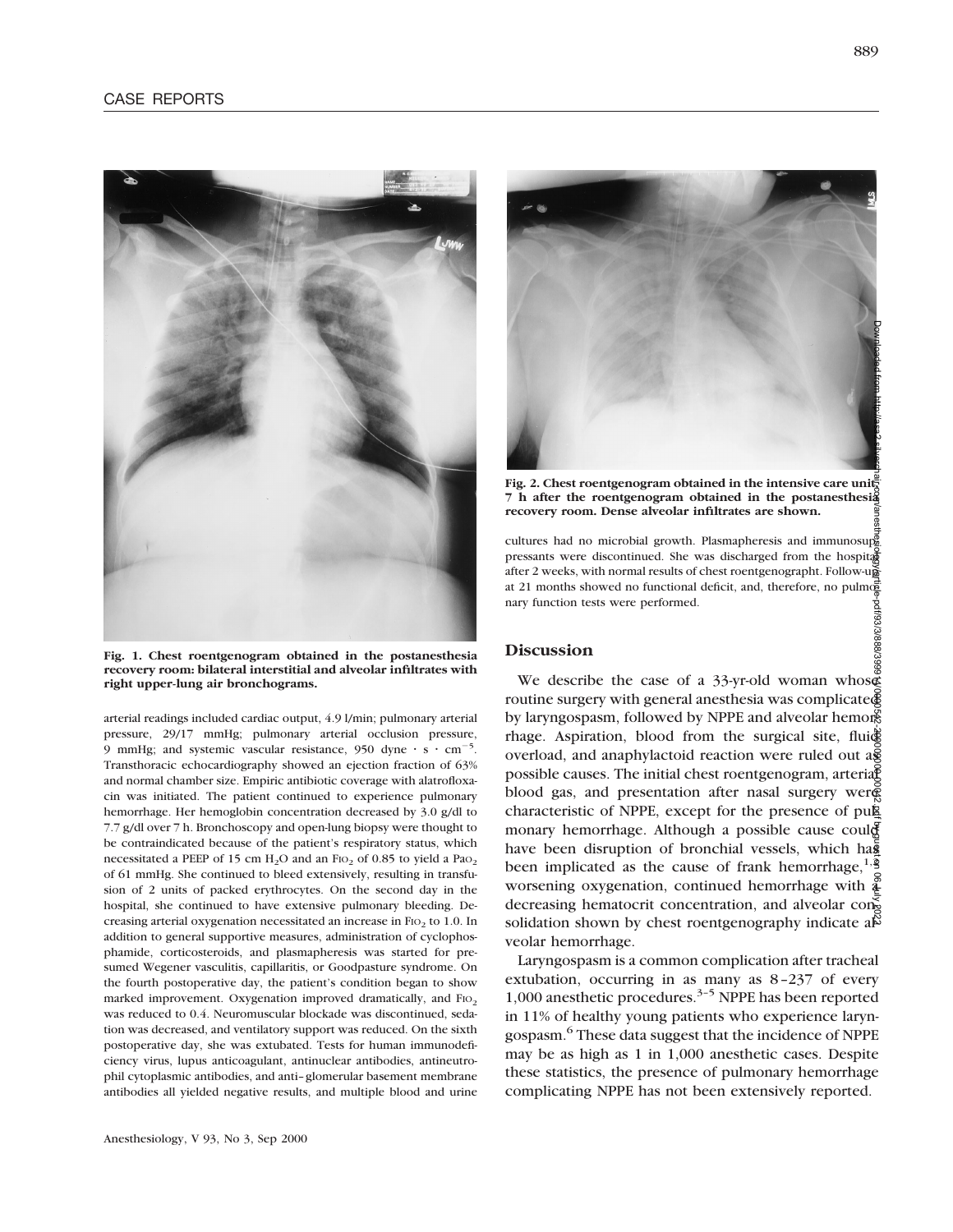Frank pulmonary hemorrhage associated with NPPE is rare, with only one report in the English literature.<sup>7</sup> Two other case reports describe bleeding from bronchial vessels.1,2 Goldenberg *et al.*<sup>8</sup> reported the development of tricuspid and pulmonary insufficiency in two of six patients with postlaryngospasm NPPE. The current patient had only isolated, mild tricuspid regurgitation shown by echocardiographic examination. This may have been the result of higher pulmonary artery pressure development secondary to hypoxemia because she required increasingly higher levels of  $FIO<sub>2</sub>$  and PEEP.

Negative-pressure pulmonary edema is the result of three pathophysiologic processes: negative intrathoracic pressure,<sup>6</sup> increase of systemic vascular and pulmonary capillary hydrostatic pressure, and mechanical stress at the alveolar–capillary level.9 First, negative intrathoracic pressure increases venous return by reduction in right atrial pressure, with a concomitant increase in pulmonary arterial and pulmonary capillary hydrostatic pressures, complicated by a reduction in perivascular interstitial hydrostatic pressure.<sup>9</sup> This causes an increased transcapillary pressure gradient, favoring the transudation of fluid into the interstitial space. In addition, increased central venous pressures impede passive lymphatic blood flow.10 Second, pulmonary blood volume is augmented by increases in systemic pressure secondary to the release of norepinephrine in response to hypoxia, hypercapnia, and anxiety.<sup>7</sup> The effect is distention of the right ventricle, leading to interventricular septal shift and a resultant reduction in cardiac output.<sup>7</sup> The increase of systemic vascular resistance further increases left ventricular wall tension, which contributes to impediment of left ventricular ejection.<sup>11</sup> However, the classic description of NPPE includes serosanguinous or pink, frothy fluid, which implies some capillary leak of proteinaceous material. Therefore, the third invoked process indicates that this capillary leak could be a result of mechanical failure of the alveolar–capillary membrane, resulting in alveolar edema or frank hemorrhage.<sup>12,13</sup> The actual negative-pressure threshold for pulmonary microvasculature disruption is not known in humans. In a rabbit model, this stress failure occurs at a microvasculature pressure of approximately  $40 \text{ mmHg}$ .<sup>14</sup> Marked negative intrapleural pressures have caused increased capillary permeability in a rabbit model of reexpansion pulmonary edema.15

Laryngospasm after tracheal extubation was observed in the patient described, and the subsequent development of NPPE was not unexpected. However, the dramatic and prolonged pulmonary hemorrhage forced us to consider other causes. These included Wegener granulomatosis, Goodpasture syndrome, capillaritis, vasculitis, and infection. Each of these potential causes was treated empirically in this patient, although each was ruled out subsequently by studies that yielded negative Downloaded from http://asa2.silverchair.com/anesthesiology/article-pdf/93/3/888/399914/0000542-200009000-00042.pdf by guest on 06 July 2022results. This patient shows that frank pulmonary hemoraded rhage can complicate NPPE after laryngospasm.

# **References**

1. Koch SM, Abramson DC, Ford M, Peterson D, Katz J: Bronchos scopic findings in post-obstructive pulmonary oedema. Can J Anaesth 1996; 43:73–6

from http://asa2.s

2. Bhavani-Shankar K, Hart NS, Mushlin PS: Negative pressure in $\frac{3}{5}$ duced airway and pulmonary injury. Can J Anaesth 1997; 44:78-81

3. Olsson GL, Hallen B: Laryngospasm during anaesthesia. A com puter-aided incidence study in 136,929 patients. Acta Anaesthesion Scand 1984; 28:567–75

4. Lee CK, Chien TJ, Hsu JC, Yang CY, Hsiao JM, Huang YR, Chang CL: The effect of acupuncture on the incidence of postextubation laryngospasm in children. Anaesthesia 1998; 53:917–20

5. Holmes JR, Hensinger RN, Wojtys EW: Postoperative pulmonary<br>5. Holmes JR, Hensinger RN, Wojtys EW: Postoperative pulmonary edema in young, athletic adults. Am J Sports Med 1991; 19:365–71

6. Tami TA, Chu F, Wildes TO, Kaplan M: Pulmonary edema an $\frac{\partial \mathbf{F}}{\partial \mathbf{S}}$  are virtually proposed and the unper airway obstruction. Laryngoscope 1986: 96:506-9 acute upper airway obstruction. Laryngoscope 1986; 96:506–9

7. Schwartz DR, Maroo A, Malhotra A, Kesselman H: Negative pressure pulmonary hemorrhage. Chest 1999; 115:1194–7

8. Goldenberg JD, Portugal LG, Wenig BL, Weingarten RT: Negativepressure pulmonary edema in the otolaryngology patient. Otolaryngo Head Neck Surg 1997; 117:62–6

9. Timby J, Reed C, Zeilender S, Glauser FL: 'Mechanical' causes of pulmonary edema. Chest 1990; 98:973–9

10. Allen SJ, Drake RE: Microvascular fluid exchange, Anesthesias Biologic Foundations. Edited by Yaksh TL. Philadelphia, Lippincott<sup>2</sup> Raven, 1997, p 1427

11. Buda SJ, Pinsky MR, Ingens NB Jr, Daughters GT II, Stinson EB, Alderman EL: Effect of intrathoracic pressure on left ventricular performance. N Engl J Med 1979; 301:453–9 ഒ

12. Staub NC: The pathogenesis of pulmonary edema. Prog Cardio vasc Dis 1980; 23:53–80

13. West JB, Mathieu-Costello O: Vulnerability of pulmonary capillaries in heart disease. Circulation 1995; 92:622–31

14. West JB, Tsukimoto K, Mathieu-Costello O, Prediletto R: Stress failure in pulmonary capillaries. J Appl Physiol 1991; 70:1731–42

15. Pavlin DJ, Nestle ML, Cheney FEW: Increased pulmonary vascular permeability as a cause of re-expansion edema in rabbits. Am Rev Respir Dis 1981; 124:422–7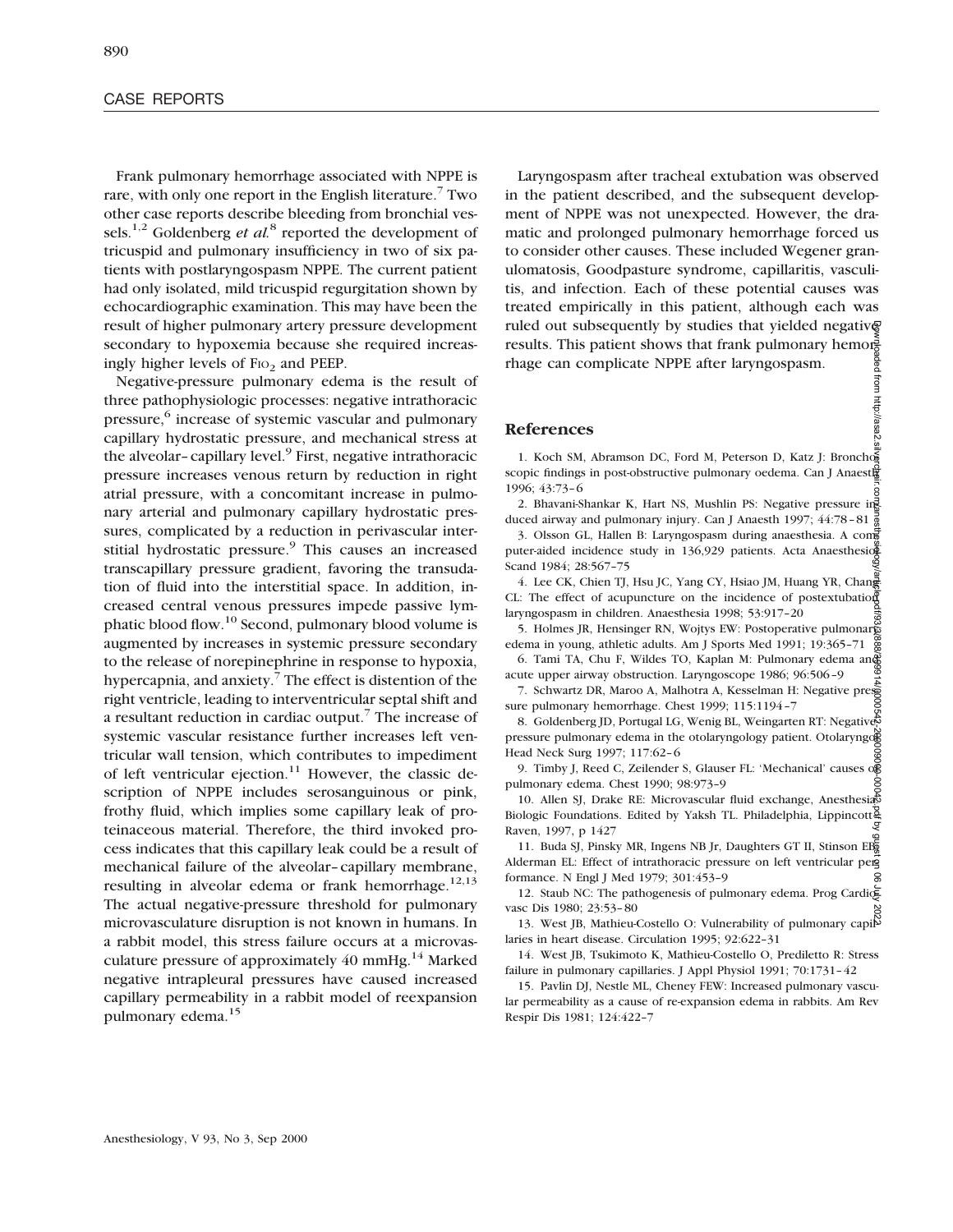Anesthesiology 2000; 93:891–2 © 2000 American Society of Anesthesiologists, Inc. Lippincott Williams & Wilkins, Inc.

# Original Method for *In Situ* Repair of Damage to Endotracheal Tube

*Alex Briskin, M.D.,*\* *Benjamin Drenger, M.D.,*† *Eran Regev, M.D., D.M.D.,*‡ *Rephael Zeltser, D.M.D.,*§ *Avishag Kadari, M.D.,*i *Yaacov Gozal, M.D.#*

DAMAGE to the endotracheal tube is a well-known complication of maxillofacial surgery, $1-4$  especially when nasotracheal intubation has been performed. We present a case in which a damaged tube was repaired *in situ*, allowing a procedure to be completed safely.

#### **Case Report**

A healthy 22-yr-old man was scheduled for a LeFort 1 osteotomy for correction of a maxillary and mandibular deformity. General anesthesia was induced using thiopental, morphine sulfate, and succinylcholine. Despite a laryngoscopic view of grade 3, as defined by Cormack and Lehane,<sup>5</sup> a nasotracheal tube (Portex Polar Preformed Tracheal Tube; SimsPortex, Hythe, Kent, UK) was inserted on the first attempt. Anesthesia was maintained with use of nitrous oxide in oxygen, isoflurane,

\* Resident, Department of Anesthesiology and Critical Care Medicine.

† Director, Cardiothoracic Anesthesia Unit; Associate Professor of Anesthesiology, Department of Anesthesiology and Critical Care Medicine.

‡ Attending Surgeon, Department of Oral and Maxillofacial Surgery.

§ Senior Lecturer in Oral and Maxillofacial Surgery, Department of Oral and Maxillofacial Surgery.

i Director, Pediatric Anesthesia Unit; Clinical Senior Lecturer in Anesthesiology, Department of Anesthesiology and Critical Care Medicine.

# Senior Lecturer in Anesthesiology, Department of Anesthesiology and Critical Care Medicine.

Received from the Department of Anesthesiology and Critical Care Medicine and the Department of Oral and Maxillofacial Surgery, Hadassah University Hospital, Jerusalem, Israel. Submitted for publication February 18, 2000. Accepted for publication May 10, 2000. Support was provided solely from institutional and/or departmental sources.

Address reprint requests to Dr. Gozal: Department of Anesthesiology and Critical Care Medicine, Hadassah University Hospital, Jerusalem 91120, Israel. Address electronic mail to: gozaly@md2.huji.ac.il

Individual article reprints may be purchased through the Journal Web site, www.anesthesiology.org

Key words: Case report; complication; endotracheal tube damage; LeFort osteotomy.

Downloaded and pancuronium as needed. Controlled hypotensive technique (with sodium nitroprusside, labetalol, and droperidol) was used to maintain a mean blood pressure of approximately 50–60 mmHg.

Surgery began and continued without incident until the surgeon noticed bubbling around the tube. The surgeon had just performed  $\frac{1}{n}$ maxillary osteotomy with use of a pneumatic reciprocating saw and  $\bar{\mathbf{\mathsf{a}}}$ protective metal shield, as recommended.<sup>2</sup> A partially severed endo $\frac{a}{b}$ tracheal tube was seen after adequate irrigation and suctioning in the back of the osteotomy site. The damage was approximately 21 cm from the proximal end of the tube. The length of the tear was 1.5 cm.  $N\frac{3}{8}$ change in the shape of the end-tidal carbon dioxide curve or its values and no significant decrease in expiratory tidal volume or airway pres sure were noticed. At this point, the estimated time until the end  $\mathcal{R}$ surgery was 6 or 7 h. Because of an anticipated severe edema after the end of surgery, it was planned for the patient to remain intubated overnight. Our first thought was to replace the tube. However, the difficult laryngoscopy, the difficulty of using a tube exchanger or  $\frac{25}{60}$ fiberoptic bronchoscope, and the risk of damage to the pharyngeal mucosa with a new tube at this stage of surgery prompted us to search for an alternative to changing the tube. Sealing the hole in the tube with wet gauze was not thought to be adequate because the tube needed to stay in place until the next morning. The decision was mad $\delta$ to try to fix the tear with use of cyanoacrylate glue (Dermabond; Ethicon, Somerville, NJ). Because of lack of experience or information regarding the effectiveness of the glue on this particular tube surface org possible interaction with its material, an *in vitro* experiment wage performed first. A similar tear was made by the surgeon on a new maxillofacial tube. Glue was applied to this severed tube, and a com $\vec{E}$ plete seal was observed within seconds. Then, the patient's tube was isolated from the surrounding tissues with gauze and was dried as much as possible. A small drop of cyanoacrylate was applied to the tear. The air bubbling stopped, and the surgery continued without incident. The patient was extubated in the postanesthesia care unit the next morning and discharged to his home a few days later. Evaluation of the repaired tube confirmed that the cyanoacrylate produced as complete and solid sealing of the damaged tube. Downloaded from http://asa2.silverchair.com/anesthesiology/article-pdf/93/3/888/399914/0000542-200009000-00042.pdf by guest on 06 July 2022

# **Discussion**

The ideal solution to a damaged tube is replacement of the tube. However, this is not always easy, especially at a stage of surgery at which bleeding may be significant. In the case presented, the laryngoscopic grade 3 view seen during induction caused us to seek an alternative.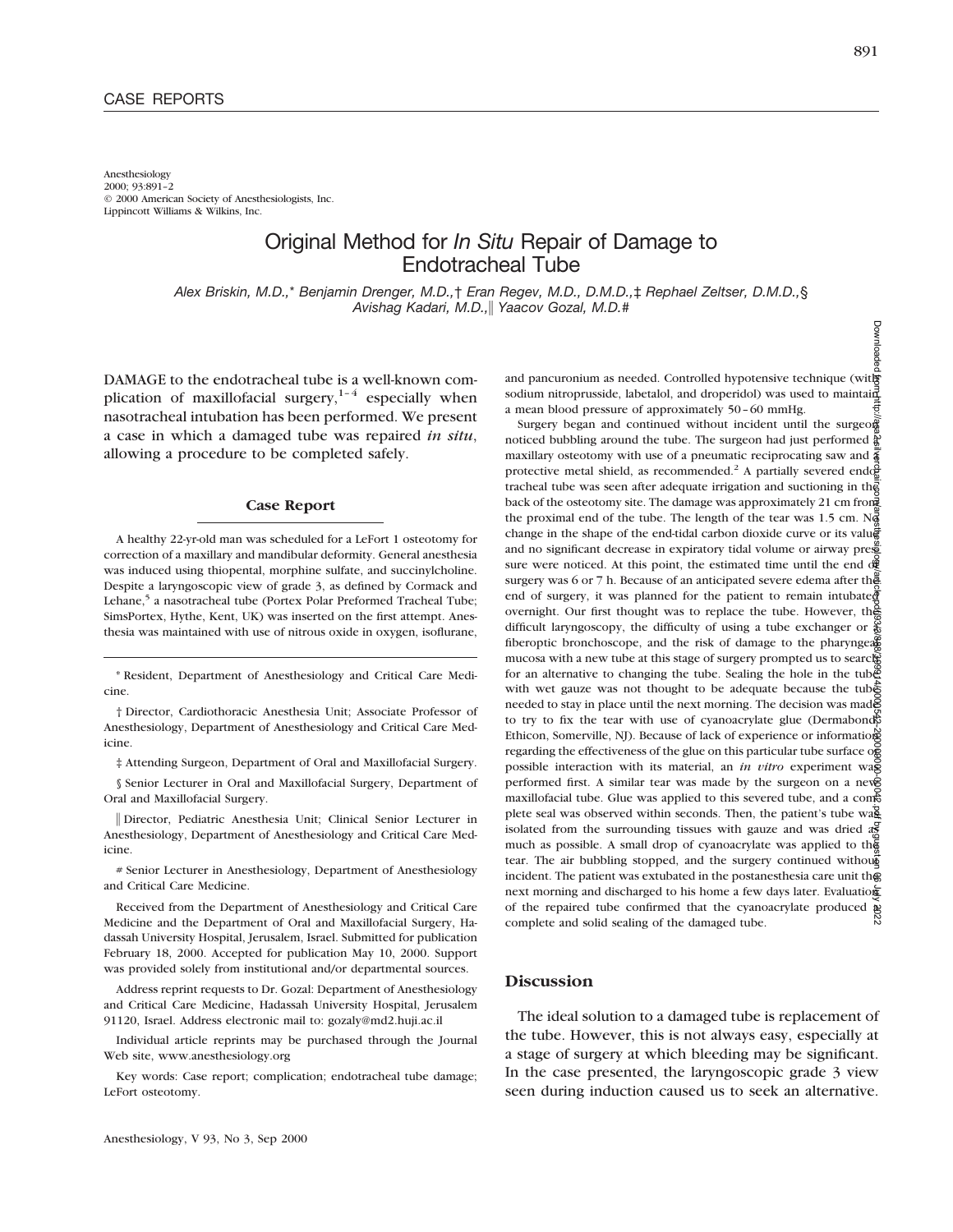The shape of the preformed maxillofacial tube makes the use of a tube exchanger difficult. In the literature, there is a description of bypassing a tear with use of a smaller endotracheal tube inside the lumen of the severed regular tube,  $4,6$  but there is no report of replacing or bypassing a damaged site of a special tube such as the one used in this case.

The cyanoacrylate glue used to seal the severed tube usually is indicated for use on live human tissue, such as in skin tears, to approximate wound edges or small surgical incisions. This topical skin adhesive is a sterile liquid that contains a monomeric (2-octyl cyanoacrylate) formulation. When applied, the liquid polymerizes within minutes. It is also used extensively in dental medicine as a tooth adhesive. The *in vitro* experiment we conducted prompted us to repeat it successfully *in vivo*. The glue should not be used on mucosal surfaces; therefore, we protected the nasal mucosa with gauze around the tube. The same experiment was performed on a clear polyvinyl chloride tube. However, in this case, 2 or 3 min were needed to achieve a complete seal of the tear.

Every anesthesiologist participating in the described

Anesthesiology 2000; 93:892–3 © 2000 American Society of Anesthesiologists, Inc. Lippincott Williams & Wilkins, Inc.

type of surgery should be aware of the possible complication of damage to the tube during a LeFort osteotomy. When replacing the damaged tube is not the solution of choice, sealing the partially severed tube with cyanoacrylate glue might be an acceptable option.

#### **References**

1. Tseuda K, Carey WJ, Gonty AA, Bosomworth PB: Hazards  $t\frac{3}{96}$ anesthetic equipment during maxillary osteotomy: Report of cases J Oral Surg 1977; 35:47

2. Pagar DM, Kupperman AW, Stern M: Cutting of nasotracheal tube: An unusual complication of maxillary osteotomies. J Oral Surg 1978; 36:314–5

3. Fagraeus L, Angelillo JC, Dolan EA: A serious anesthetic hazar during orthognathic surgery. Anesth Analg 1980; 59:150–3

4. Ketzler JT, Landers DF: Management of a severed endotracheal tube during LeFort osteotomy. J Clin Anesth 1992; 4:144–6

5. Cormack RS, Lehane J: Difficult tracheal intubation in obstetrics. Anaesthesia 1984; 39:1105–11

6. Peskin RM, Sachs SA: Intraoperative management of a partially severed endotracheal tube during orthognathic surgery. Anesthesia<br>Progress 1986; 33:247-51<br>Progress 1986; 33:247-51<br>The straight of the Results Citation Bages are also assumed to the straight of the straight of the straigh Progress 1986; 33:247–51 Downloaded from http://asa2.silverchair.com/anesthesiology/article-pdf/93/3/888/399914/0000542-200009000-00042.pdf by guest on 06 July 2022

to create positive pressure, permit exhalation, and segregate inspiratory and expiratory gases. Erroneous assembly or misuse can profoundly impact patients outcome. We wish to draw attention to such a case. which had fatal consequences. Although the resuscitation bag was not used as intended by the manufac $\tilde{g}$ turer, we believe that a well-designed device shoul $\Phi$ 

# Fatal Barotrauma Resulting from Misuse of a Resuscitation Bag

*Richard M. Cooper, B.Sc., M.Sc., M.D., F.R.C.P.C.,*\* *Sandra Grgas, R.R.C.P.*†

MANUAL resuscitation bags may be assumed mistakenly to be simple devices, but they consist of multiple valves

† Registered Respiratory Care Practicioner, Department of Respiratory Therapy, Toronto General Hospital.

Received from the Departments of Anaesthesia and Respiratory Therapy, University of Toronto, Toronto General Hospital, Toronto, Canada. Submitted for publication February 15, 2000. Accepted for publication May 24, 2000. Support was provided solely from institutional and/or departmental sources.

Address reprint requests to Dr. Cooper: Department of Anaesthesia, Toronto General Hospital, 585 University Avenue, Toronto, Ontario M5G 2C4, Canada. Address electronic mail to: richard.cooper@uhn.on.ca

Individual article reprints may be purchased through the Journal Web site, www.anesthesiology.org

Key words: Case report; complication; equipment design; pulseless electrical activity.

not permit a misassembly with such serious conse $\bar{\xi}$ quences. We wish to draw attention to the potential hazards of failing to monitor airway pressure during bag–mask ventilation. **Case Report**

> A 27-yr-old woman with stage 2B large-cell lymphoma was admitted to the hospital for treatment of spinal cord compression. The results of magnetic resonance imaging were consistent with thoracolumbar nodules, and the patient was treated using intrathecal cytosine arabinoside

Anesthesiology, V 93, No 3, Sep 2000

<sup>\*</sup> Associate Professor, Department of Anaesthesia, University of Toronto, Toronto General Hospital.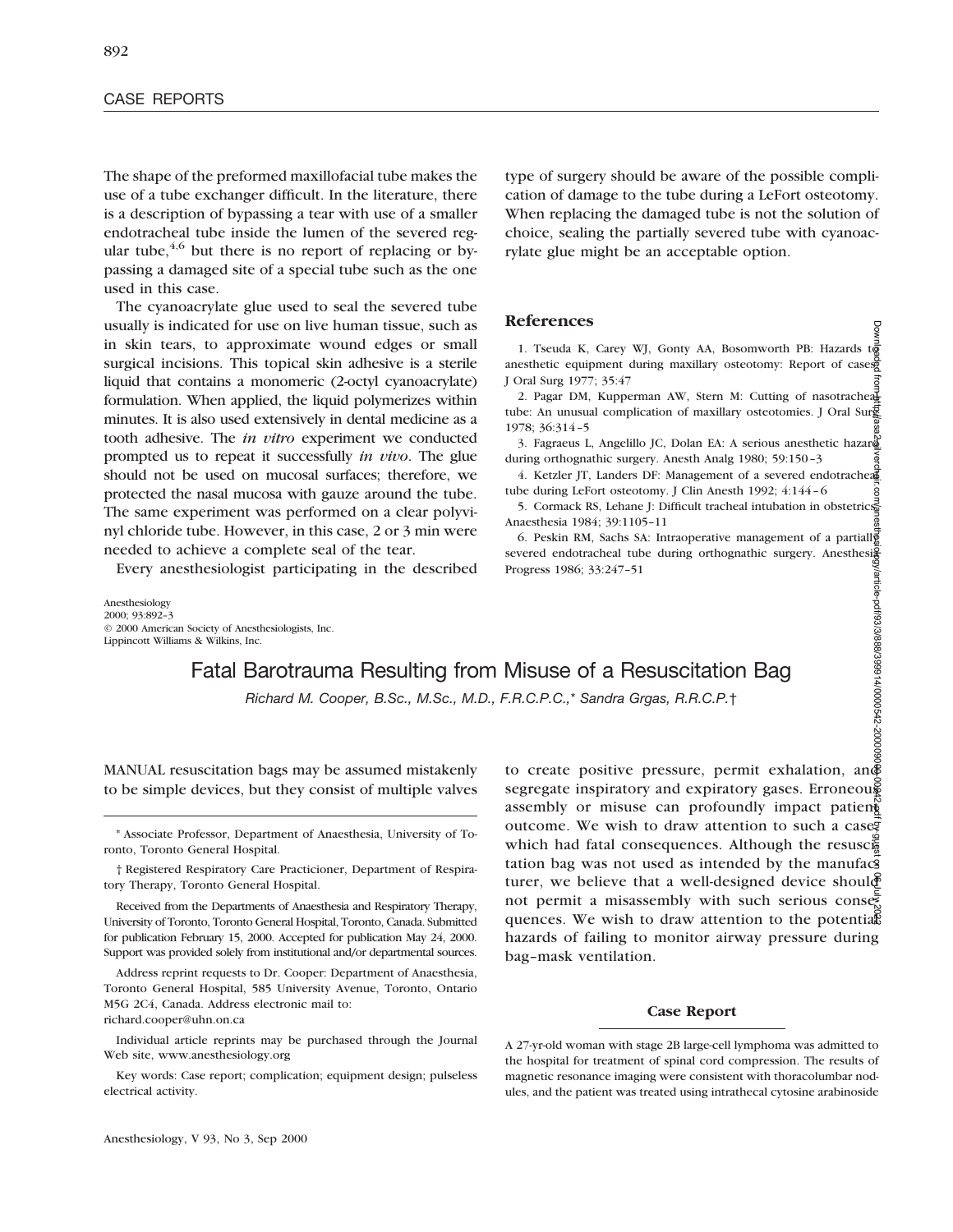

**Fig. 1. FeatherFlex manual resuscitation bag with proximal manometry nipple (indicated by arrow) erroneously connected to oxygen tubing. Note the distal oxygen tubing, which is integral to the device.**

and methotrexate, in addition to local irradiation. Her disease was complicated further by intermittent fevers, which yielded negative cultures. Three weeks before her death, bilateral perihilar infiltrates developed, along with increasing oxygen requirements, indicative of radiation pneumonitis or opportunistic infection. Empirical antibiotic treatment was initiated. Results of bronchoalveolar lavage were consistent with cytomegalovirus and *Pneumocycystis carinii* pneumonia infection, and ganciclovir and  $\gamma$ -globulin were added.

Despite maximal oxygen therapy with use of a face mask, arterial oxygen saturation (Spo<sub>2</sub>) decreased to 85%. The patient and her family had previously requested full resuscitation. After sedation with intravenous morphine and diazepam, tracheal intubation was attempted but was unsuccessful. Glottic visualization and tracheal intubation were finally achieved and confirmed by auscultation. Attempts to transfer the patient to the critical care unit were complicated by a decrease in Spo<sub>2</sub> to 70%, prompting a return to her room. Manual ventilation using a disposable self-inflating bag (FeatherFlex; Brathwaites-Olivier, Winnipeg, Canada) did not correct the hypoxemia. The reservoir bag was not filling despite high flow, and a decision was made to increase the oxygen supply by connecting a second flowmeter to a proximal nipple (fig. 1). The reservoir bag immediately became distended, and subcutaneous emphysema, abdominal distention, and pulseless electrical activity were noted. Nasogastric tube insertion and bilateral needle thoracostomies were performed with 14-gauge catheters. An air leak was noted, and chest tubes were inserted bilaterally. Incorrect endotracheal tube placement was suspected; the tube was withdrawn and replaced without difficulty. Chest compressions were commenced, and intravenous epinephrine was administered, resulting in restoration of a pulse. Profound hypoxemia persisted, and further resuscitative efforts were deemed futile. Consent for an autopsy could not be obtained.

## **Discussion**

The resuscitation bag used was not available for subsequent evaluation. However, an identical device was connected to a test lung (Lung Simulator, Model LS122; Medishield, Harlow-Essex, UK) to recreate the problem. The initial failure to inflate the reservoir bag could not be reproduced. We do not have an adequate explanation for this event. Both flowmeters were functional. It is possible that there was a kink in the oxygen tubing.

We demonstrated that the addition of oxygen flow *via* the proximal nipple, intended for airway pressure mon itoring, distorted the inspiratory duckbill valve and pre $\ddot{\tilde{s}}$ vented exhalation. This is the probable cause of the fatal barotrauma experienced by this patient.

The device was not used as the manufacturer had in $\frac{2}{3}$ tended. It is our opinion, however, that such a design is potentially dangerous. Airway-pressure monitoring is desirable to avoid exposing the lungs to excessive pressure. High airway pressures can inadvertently be caused with  $\frac{d}{dx}$ use of numerous manual resuscitator bags (manuscript in preparation). It is our belief that a manometry connection should be designed so that erroneous assembly will not result in valve malfunction. Ideally, the manometry nipple should also be incompatible with oxygen tubing.

It is not clear whether the effect on exhalation was  $\ddot{\mathbf{g}}$ design fault or a production fault. The device used is manufactured by Brathwaites but widely sold by other vendors, with various private labels. In Canada, Brathwaites-Olivier has voluntarily recalled and replaced algebra. manual resuscitators with manometry ports (D. Olivier<sup>8</sup> president, Brathwaites-Olivier, written communication<sub>g</sub> April 1999). They have also made modifications to  $a\ddot{x}$ . expiratory valve to prevent excessive pressure produce tion within the bag (D. Murdoch, representative, Brathwaites-Olivier, oral communication, December 1999). Such initiatives may not have taken place in other jurisdictions. The described modifications may reduce the likelihood of such an occurrence, but product familiarity and proper assembly are vital. The purpose of this report is to draw attention to the potential consequences of faulty use and to encourage proper use of manometry or the purchase of bag valve devices that do not have manometry nipples. Downloaded from http://asa2.silverchair.com/anesthesiology/article-pdf/93/3/888/399914/0000542-200009000-00042.pdf by guest on 06 July 2022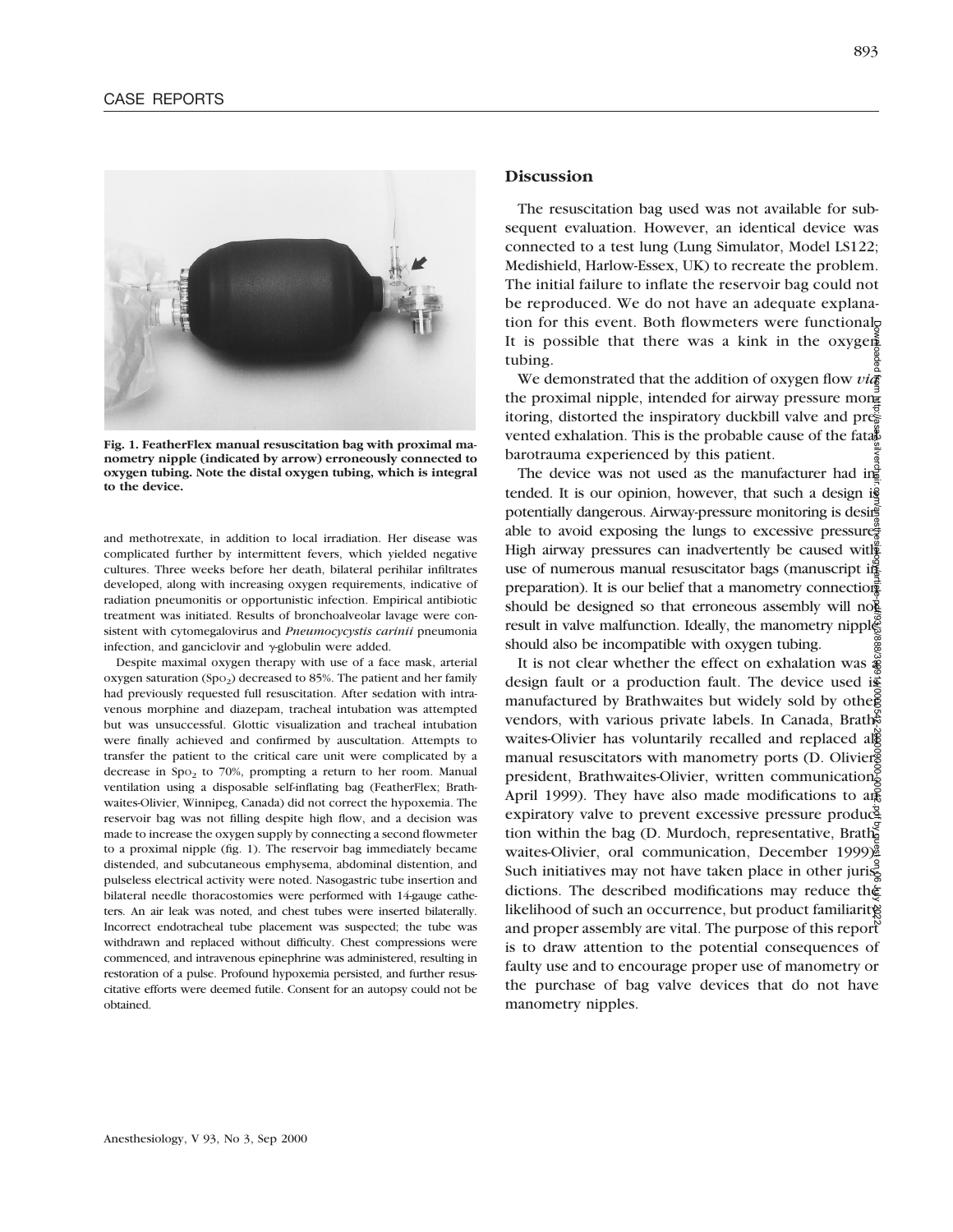#### CASE REPORTS

Anesthesiology 2000; 93:894–5 © 2000 American Society of Anesthesiologists, Inc. Lippincott Williams & Wilkins, Inc.

# Paradoxical Vocal Cord Adduction

*Theodore M. Wynnychenko, M.D.,*\* *Joseph W. Szokol, M.D.*\*

UPPER airway obstruction in the immediate postoperative period necessitates expedious diagnosis and treatment. The differential diagnosis of acute upper airway obstruction is distinguished by airway trauma, vocal cord paralysis, vocal cord edema, foreign body aspiration, and anaphylaxis. The differential diagnosis also is distinguished by the possibility of nonorganic upper airway obstruction associated with paradoxical vocal cord adduction (PVCA) during inspiration. Most patients with this syndrome have a long-standing history of upper airway obstruction that has been diagnosed as asthma. We present a case of upper airway obstruction immediately after extubation that was the result of paradoxical vocal cord motion in a previously asymptomatic patient.

#### **Case Report**

A 51-yr-old woman originally presented with hematuria and was scheduled to undergo transurethral resection of a bladder tumor. The patient's medical history included intermittent tobacco use but no cardiac or respiratory disease. Surgical history included cesarean section and appendectomy, both of which were performed with general anesthesia. The patient was not taking medication and indicated an allergy to sulfa drugs.

Physical examination showed normal vital signs. The patient was 1.63 m tall and weighed 82 kg. Auscultation showed that the patient's lungs were clear; her airway was normal, as was the rest of her physical examination. A preoperative electrocardiograph, chest radiograph, and laboratory data were all within normal limits.

\* Instructor, Department of Anesthesiology, Northwestern University Medical School, Chicago, Illinois; Staff Anesthesiologist, Department of Anesthesiology, Evanston Hospital.

Received from the Department of Anesthesiology, Evanston Hospital, Evanston, Illinois. Submitted for publication February 10, 2000. Accepted for publication May 26, 2000. Support was provided solely from institutional and/or departmental sources.

Address reprint requests to Dr. Wynnychenko: Department of Anesthesiology, Evanston Hospital, 2650 Ridge Avenue, Evanston, Illinois 60201. Address electronic mail to: t-wynnychenko@nwu.edu

Individual article reprints may be purchased through the Journal Web site, www.anesthesiology.org

Key words: Airway obstruction; asthma; conversion reaction.

On the morning of surgery, the patient was sedated with intravenous midazolam  $(2 \text{ mg})$  and taken to the operating room. After application of standard monitors, the patient was preoxygenated, and general anesthesia was induced using thiopental and fentanyl. Rocuronium was administered, and the patient was intubated by direct laryngo $\boldsymbol{\mathrm{g}}$ copy, without apparent trauma. The patient tolerated the procedures well, which was completed approximately 50 min after induction. The patient was administered neostigmine and glycopyrolate and was extubated after following commands and performing a sustained head lift.

Immediately after extubation, the patient exhibited stridor. She was administered 100% oxygen with use of a positive-pressure face mask. and she maintained an oxygen saturation of  $99-100\%$  and hemody namic stability. However, when positive pressure was released, the patient had increased stridor, and oxygen saturation decreased t $\bar{g}$ 90–93%. The patient was not wheezing and was able to phonate. The patient showed a complete return of neuromuscular function; how $\frac{1}{2}$ ever, given the patient's stridor, an additional dose of neostigmine and glycopyrolate was administered and a nasal airway was placed. Neither of these measures resulted in change in the patient's clinical condition. Downloaded from http://asa2.silverchair.com/anesthesiology/article-pdf/93/3/888/399914/0000542-200009000-00042.pdf by guest on 06 July 2022

The patient was taken to the recovery room, where she was adming istered an aerosol treatment of racemic epinephrine, which did not significantly change her clinical condition. During this time, it was noted that the patient's stridor occurred primarily during inspiration and did not continue through expiration.

An otolaryngologist was consulted to perform indirect laryngoscopy, which revealed adduction of the vocal cords during inspiration. The vocal cords were not edematous and moved freely, openly, and cone pletely with expiration. No evidence of vocal cord trauma or ligamen tous injury was noted. The patient was treated with 1 mg midazolam and 25 mg meperidine. The patient's stridor began to subside within  $\frac{1}{8}$ or 2 min. She was allowed to rest undisturbed, and, within  $10-15$  min<sub>2</sub> her stridor subsided completely.

The patient was discharged to the hospital ward after an otherwise uneventful recovery period, and she was discharged from the hospital<br>the next day, without further sequela the next day, without further sequela.

2022<br>2022

## **Discussion**

Paradoxical vocal cord adduction is a relatively uncommon cause of upper airway obstruction. Several reports have described patients with functional upper airway obstruction, including patients who have shown PVCA.1–7 Patients presenting with PVCA have received a wide range of unnecessary treatments, from treatment for symptoms incorrectly diagnosed as asthma to intuba